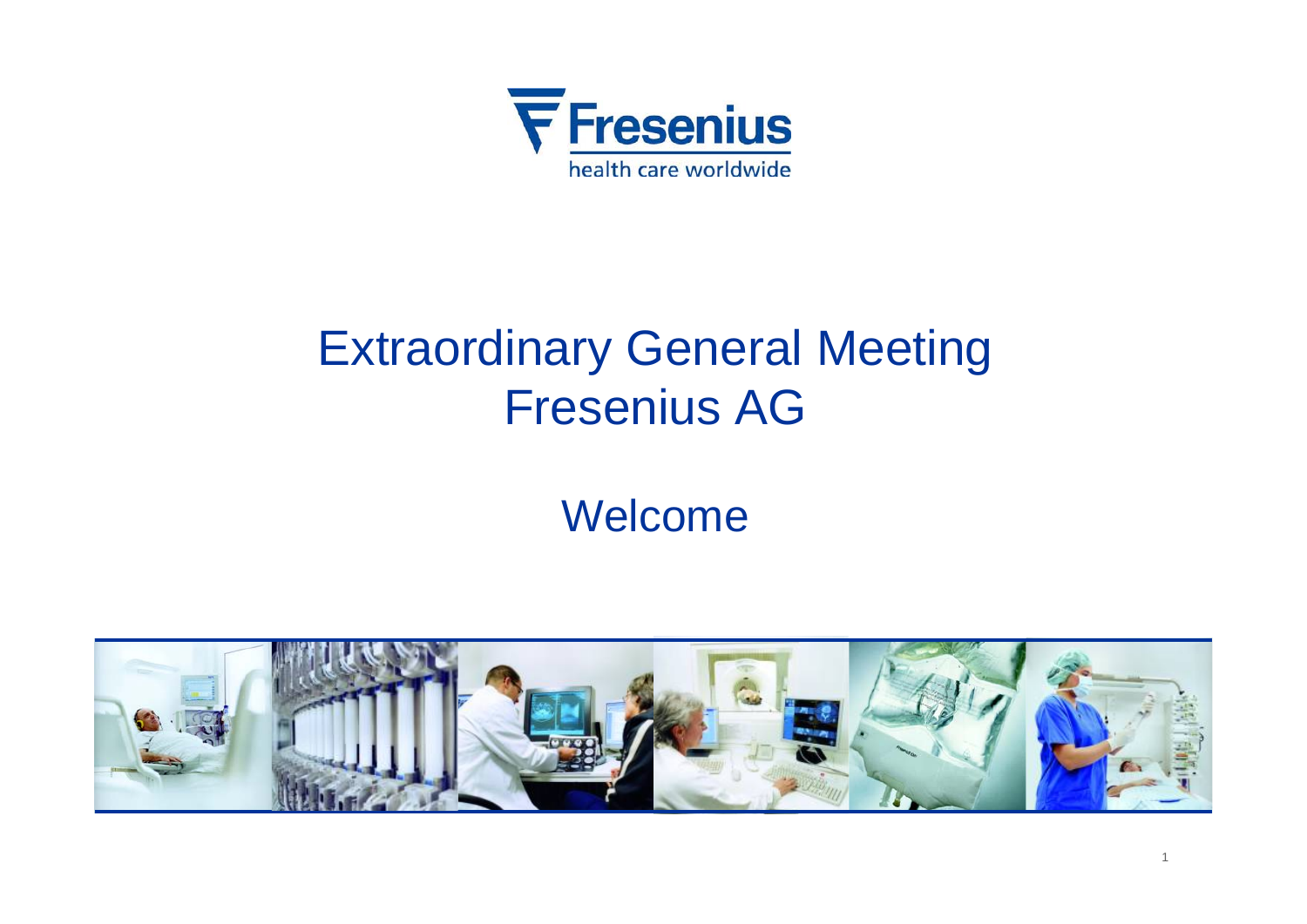### **Agenda**

#### **I. Financial Performance**

#### **II. Conversion of Fresenius AG into a European Company (***Societas Europaea,* **SE)**

#### **III. New Division of the Subscribed Capital with Capital Increase from the Company's Funds**

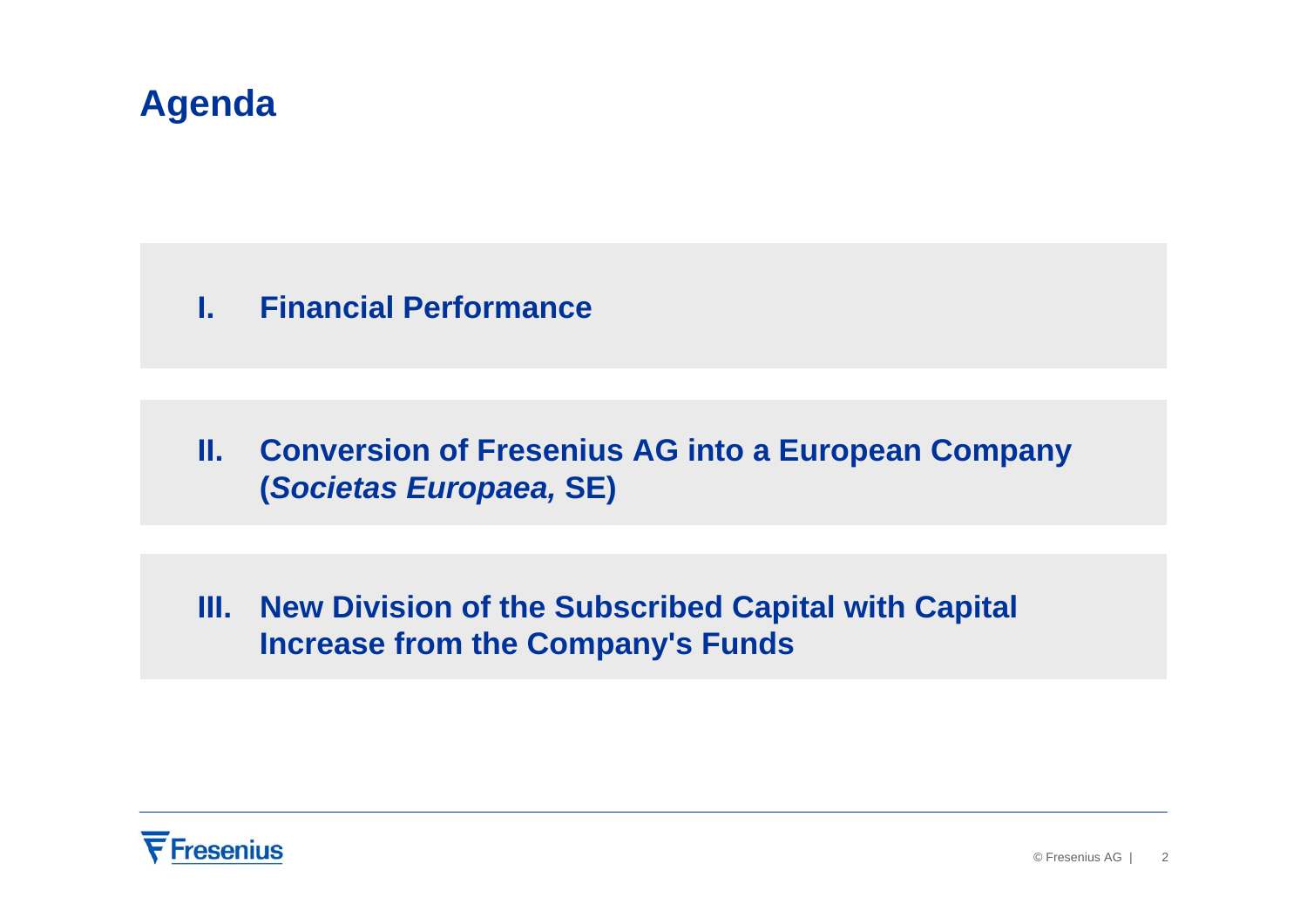#### **Fresenius Group: Sustained Successful Performance**



since 2001US GAAP, before HGB

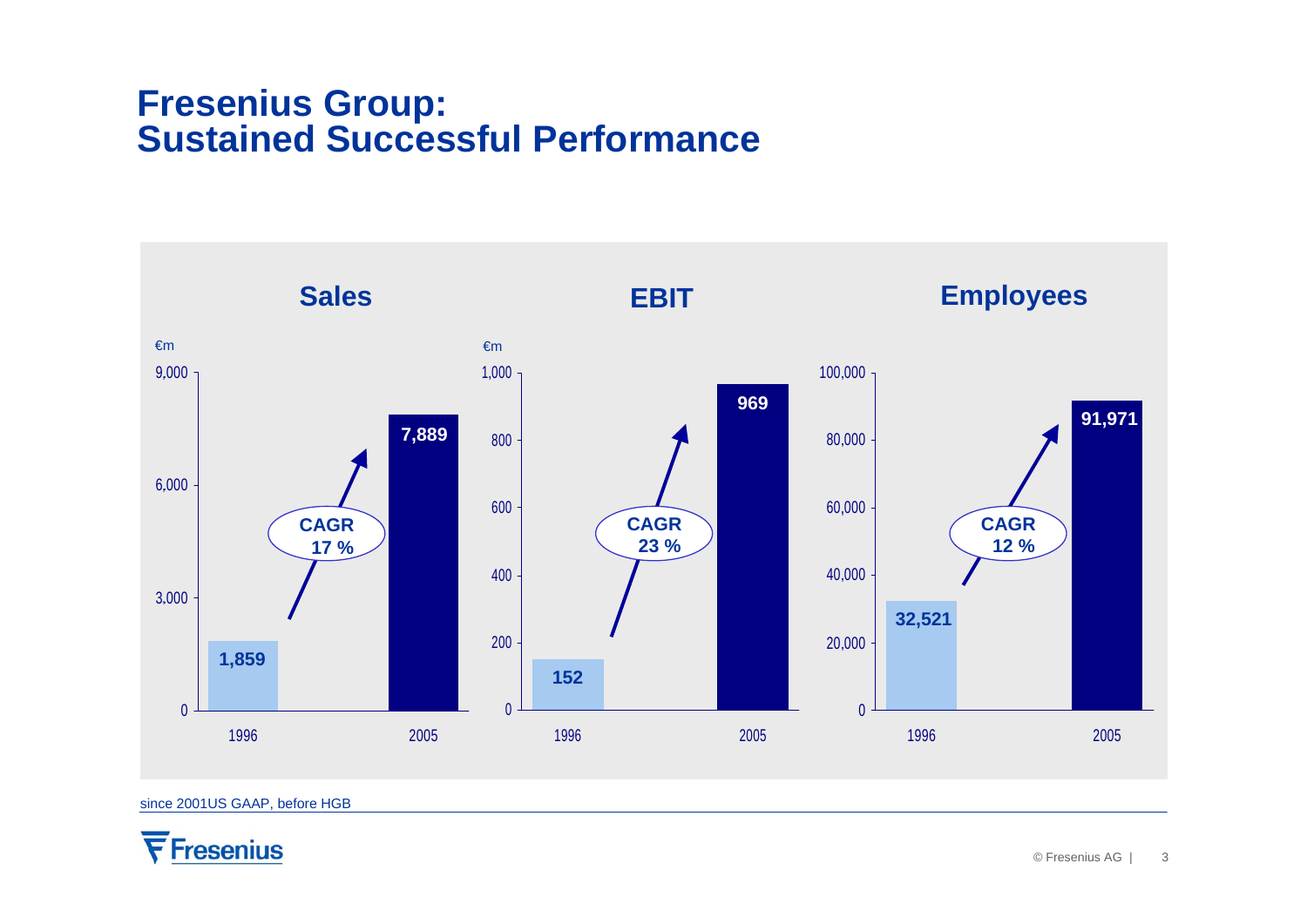#### **Fresenius Group: Excellent Q1-3 2006 Financial Results**



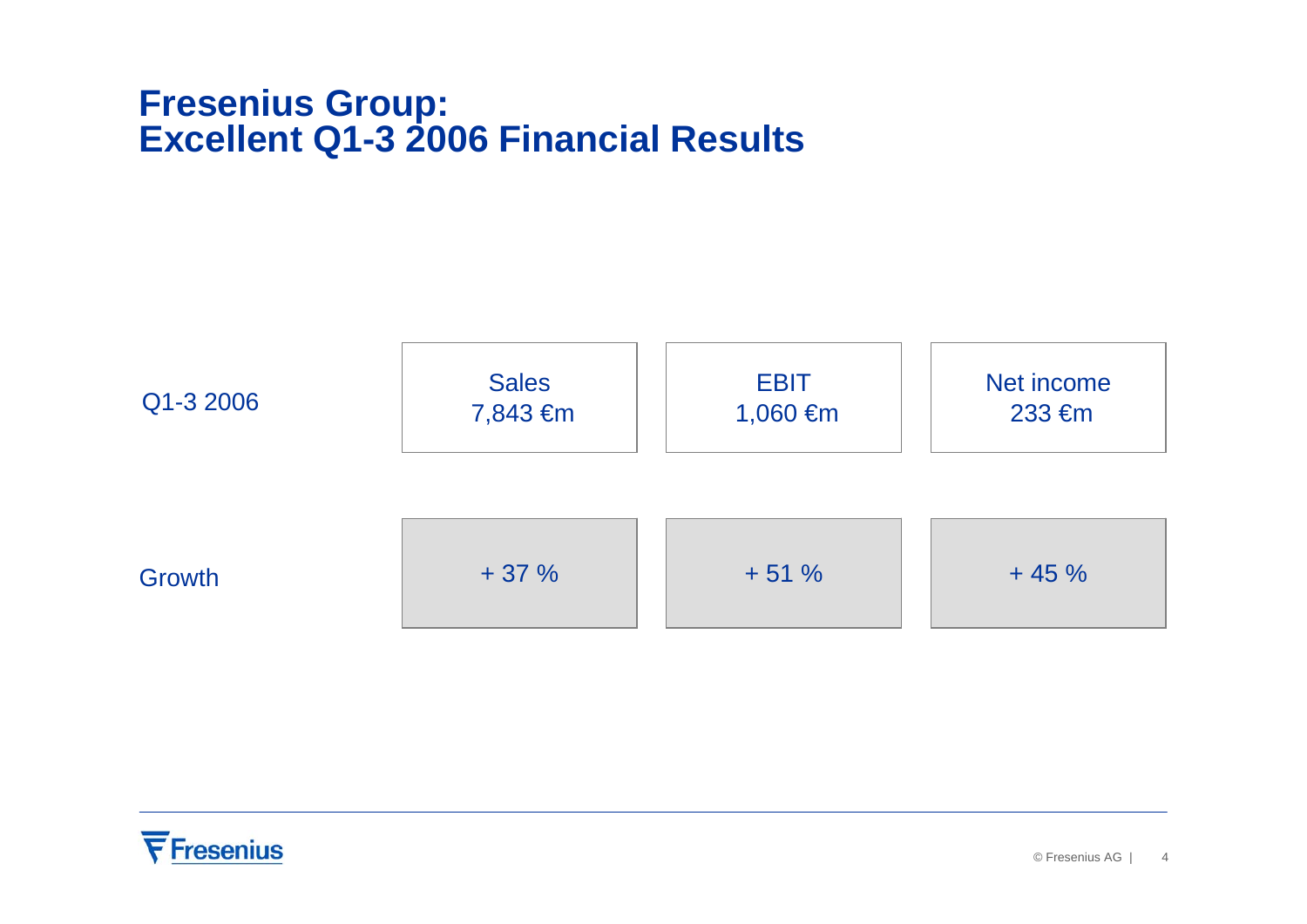#### **Fresenius Group: Double-Digit Earnings Growth in All Business Segments**



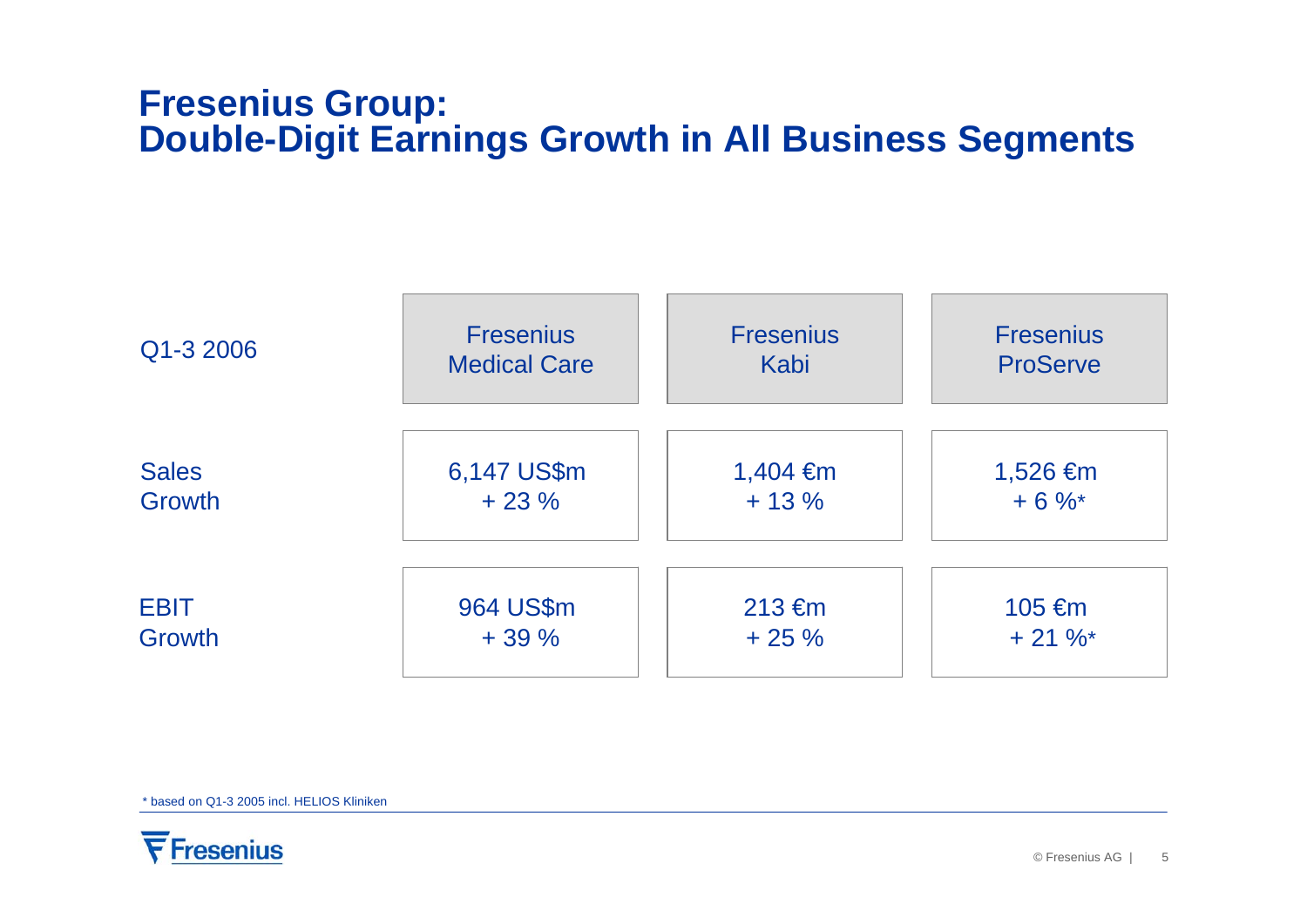### **Fresenius Group: 2006 Financial Outlook Raised**

|                | <b>Revenue</b> at constant currency |
|----------------|-------------------------------------|
| Revenue growth |                                     |

**> 10.7 €bn > 35 %**

Net income growth

at constant currency

**40 – 45 %**

US GAAP

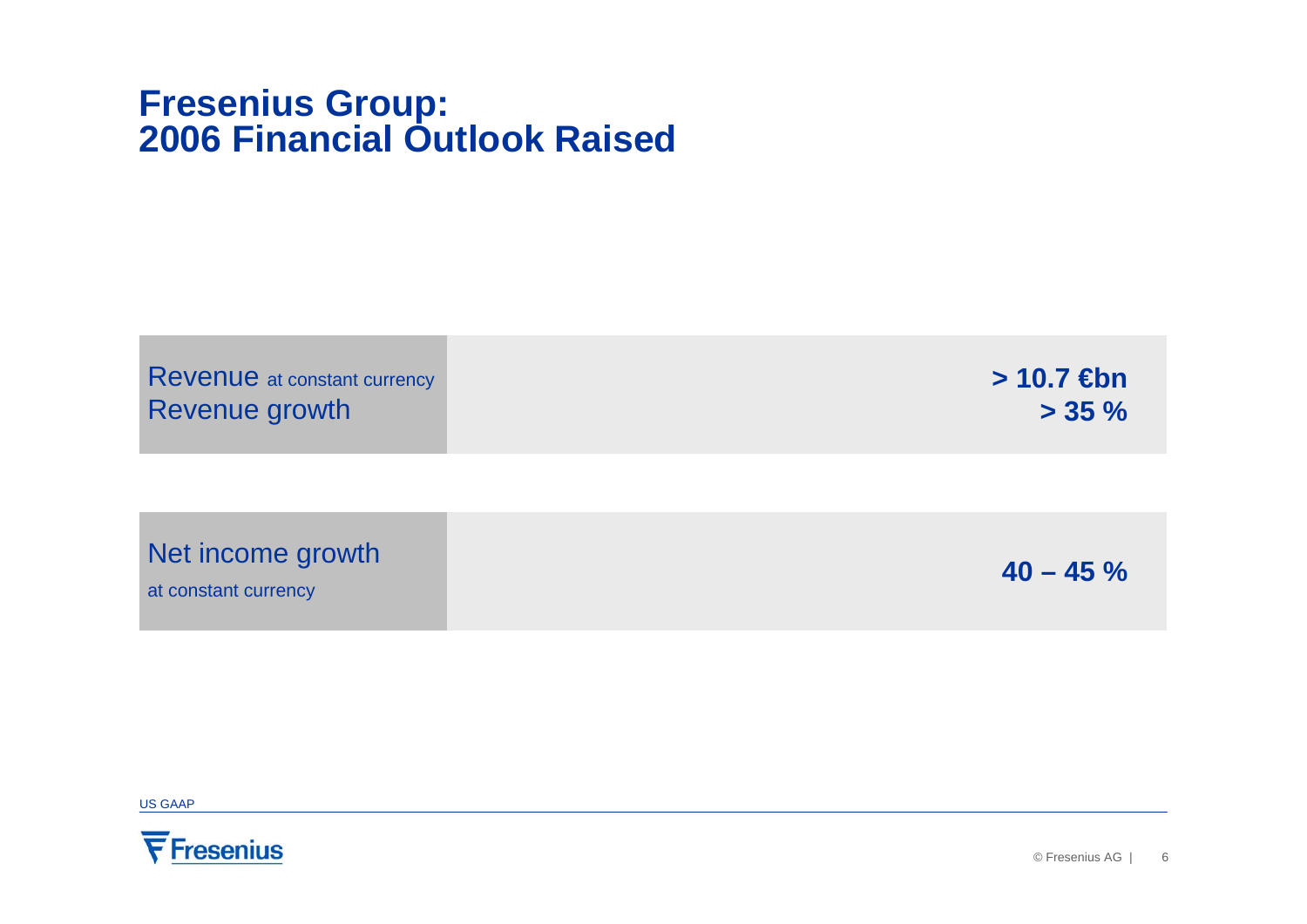# **Conversion of Fresenius AG into <sup>a</sup> European Company (***Societas Europaea,* **SE)**

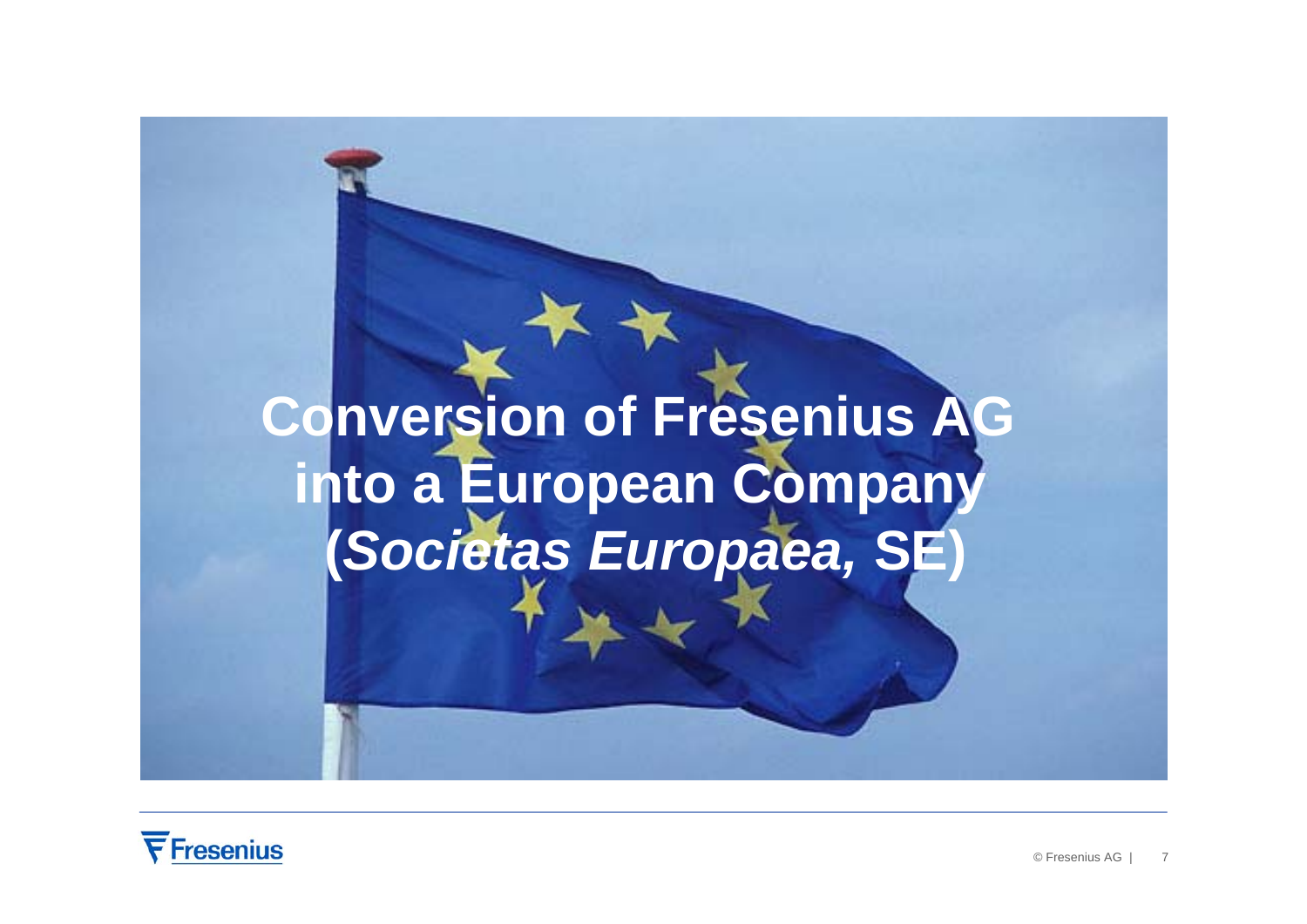### **Reasons for the Conversion**

#### Legal form of an SE

Continue the high-quality and efficient corporate governance

Reflect the Group's international business presence

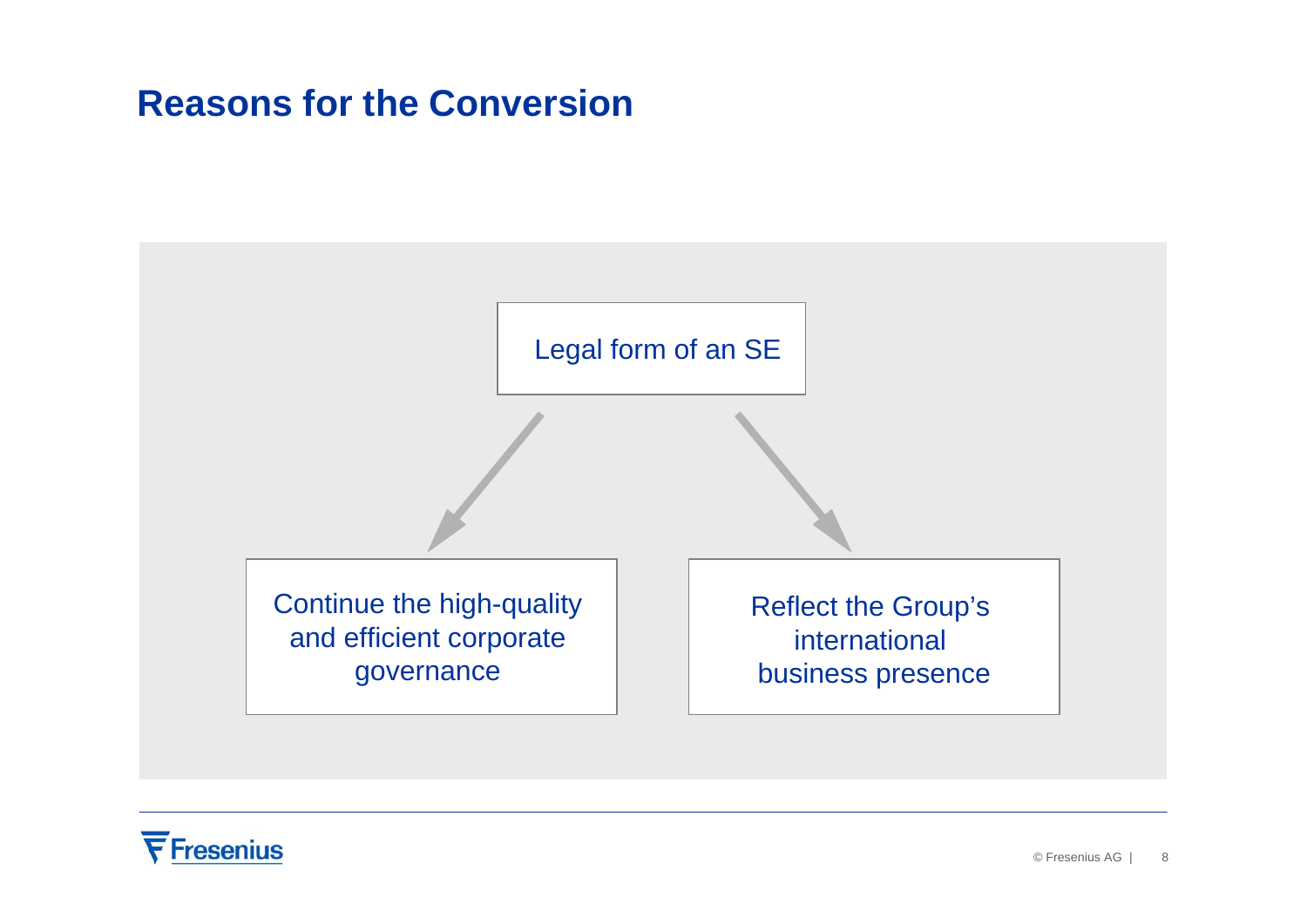### **Corporate Governance – Supervisory Board**

#### **Size of the board and co-determination remain unchanged**

- $\overline{\phantom{a}}$  Supervisory Board of Fresenius SE will continue to have twelve members
- $\mathcal{L}_{\mathcal{A}}$ Co-determination will remain unchanged with an SE
- $\mathcal{L}_{\mathcal{A}}$  Fresenius' employees in the EU and the signatory states to the European Economic Area will participate in appointing employee representatives to the Supervisory Board

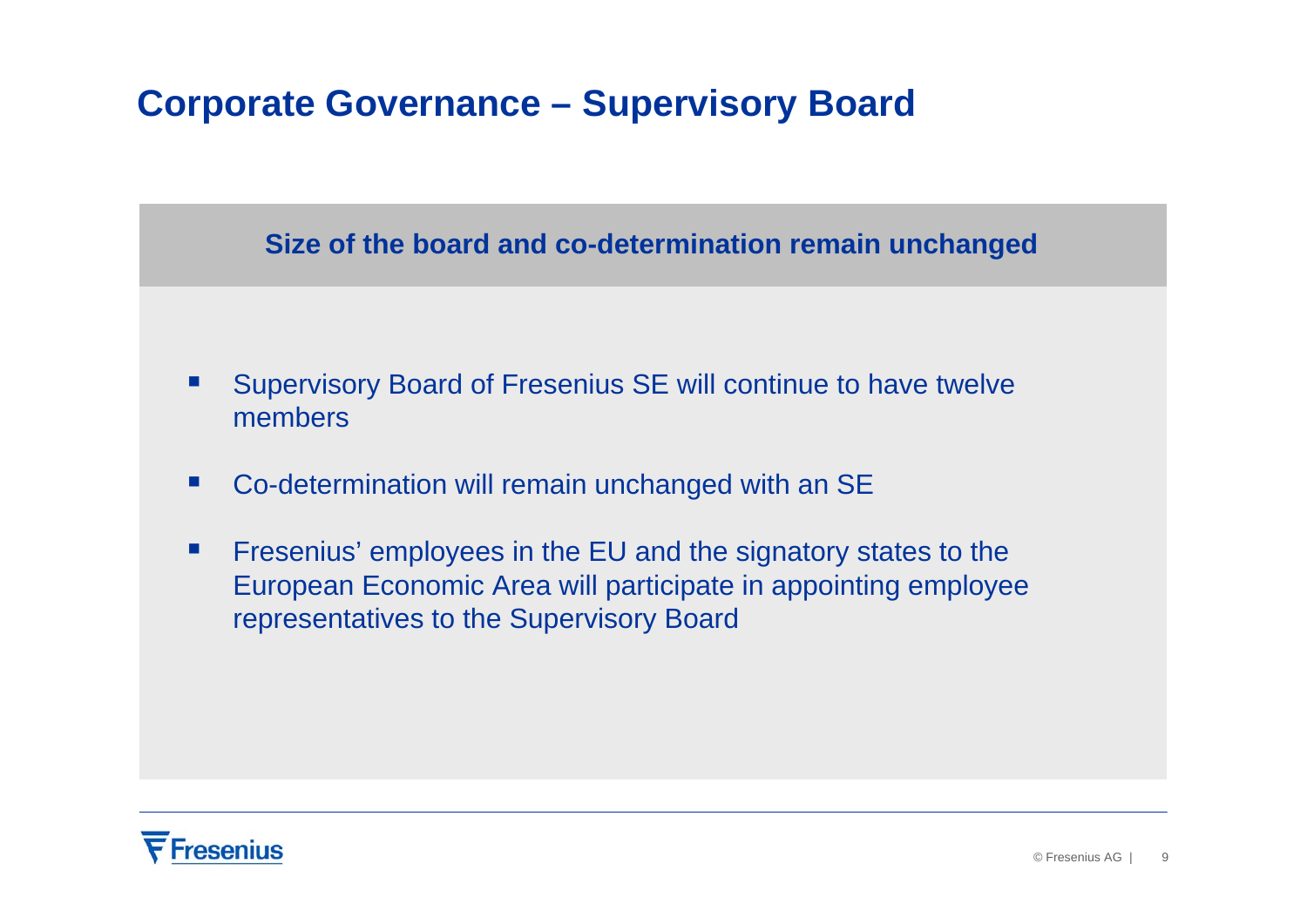### **Statutes of Fresenius SE**

#### **Fresenius SE's statutes are for the most part identical to the articles of association of Fresenius AG**

Essential changes:

- $\mathcal{L}_{\mathcal{A}}$  Two deputy chairmen; The deputy chairman is entitled to a casting vote for a Supervisory Board resolution in the absence of the Chairman, provided that he is a shareholder representative
- $\mathcal{L}_{\mathcal{A}}$  Chairman of the Management Board has the right to veto resolutions of the Management Board
- $\blacksquare$  General meeting of shareholders must be held within the first six month after the close of the financial year
- $\blacksquare$  Amendments to the statutes require a majority of two thirds of the votes cast (unless mandatory provisions by law stipulate otherwise). If at least half of the subscribed capital is represented, the simple majority is sufficient

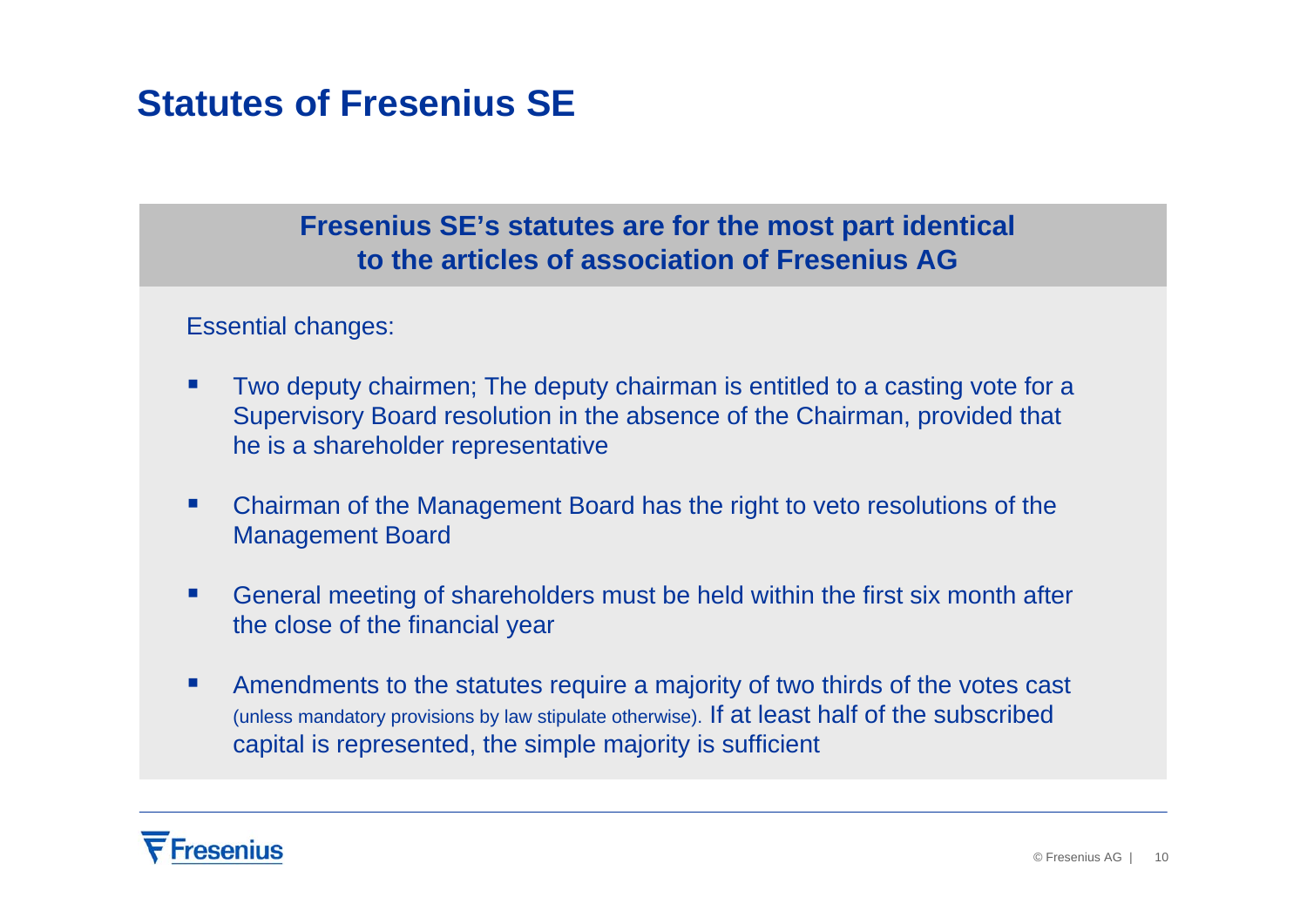### **Regional Distribution**



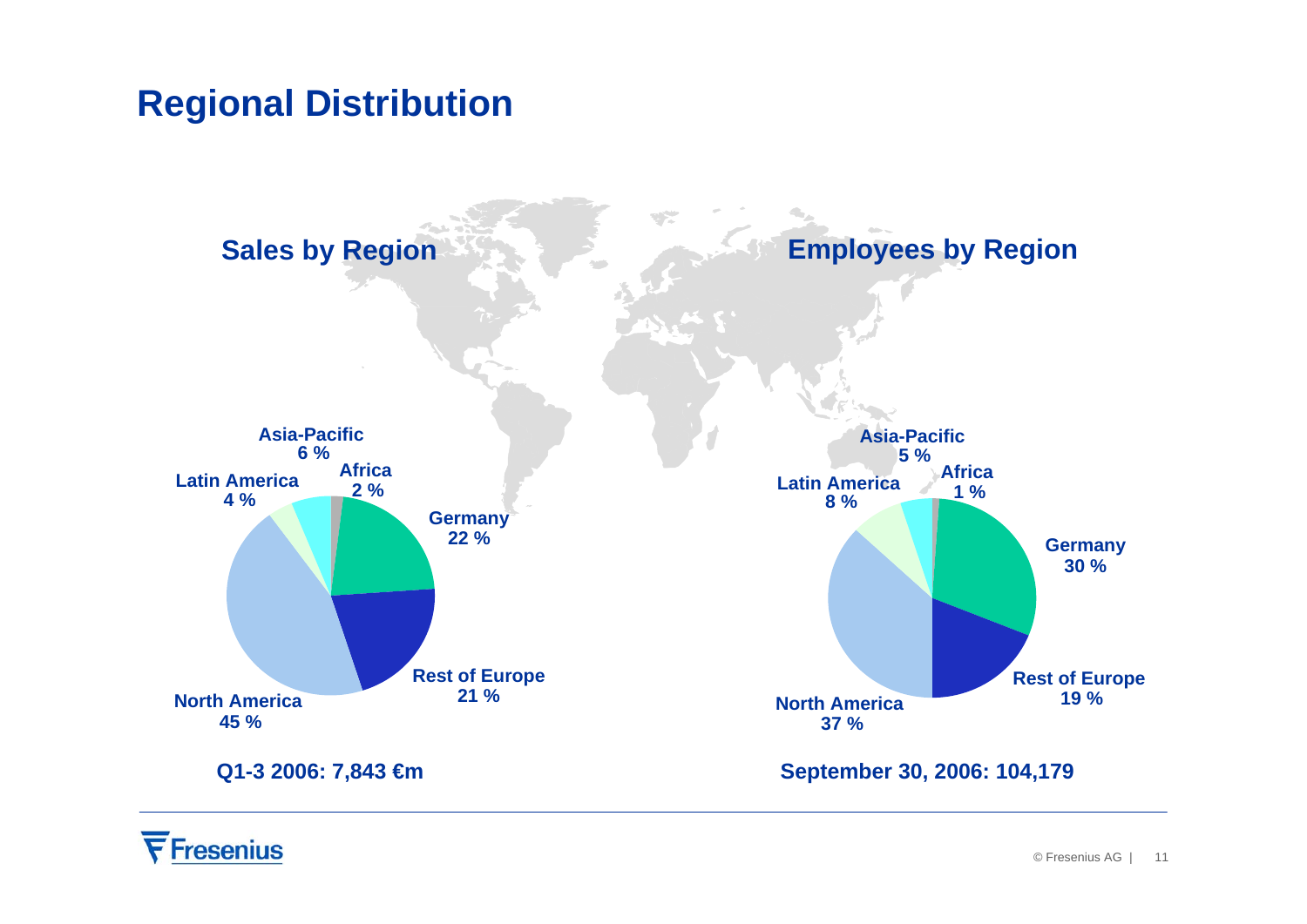### **Conversion of Fresenius AG into an SE**

- $\overline{\phantom{a}}$ Registered office will remain in Germany
- $\mathcal{L}_{\mathcal{A}}$ The company's legal and economic identity will be preserved
- $\mathcal{L}_{\mathcal{A}}$ The Group's organizational structure remains unchanged
- $\mathcal{L}^{\mathcal{L}}$ No accounting or tax consequences
- $\mathcal{L}_{\mathcal{A}}$ No legal change of shareholder's statutes (voting right, dividends)
- $\blacksquare$ No implications for the trading of Fresenius shares

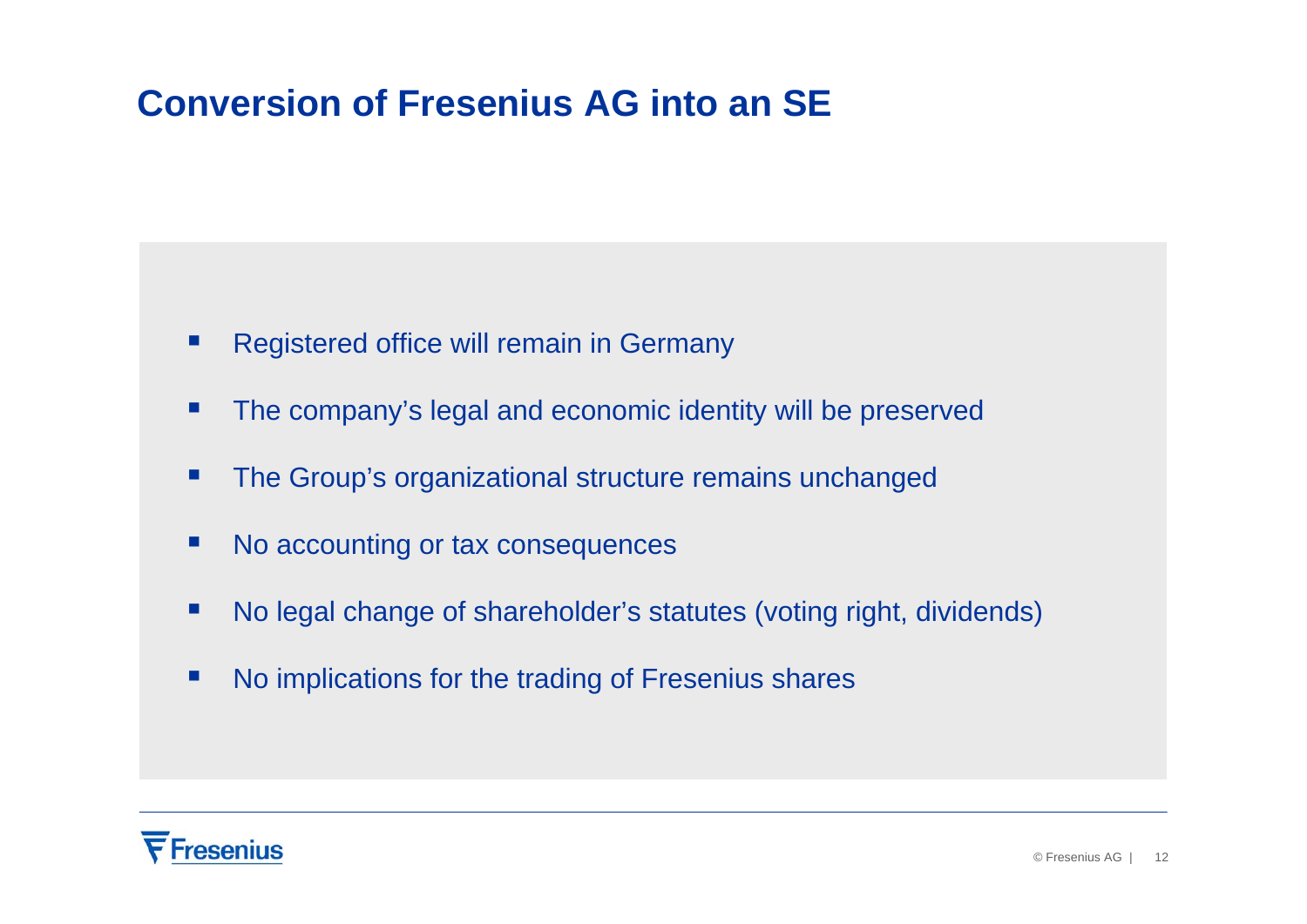### **SE Conversion Schedule**



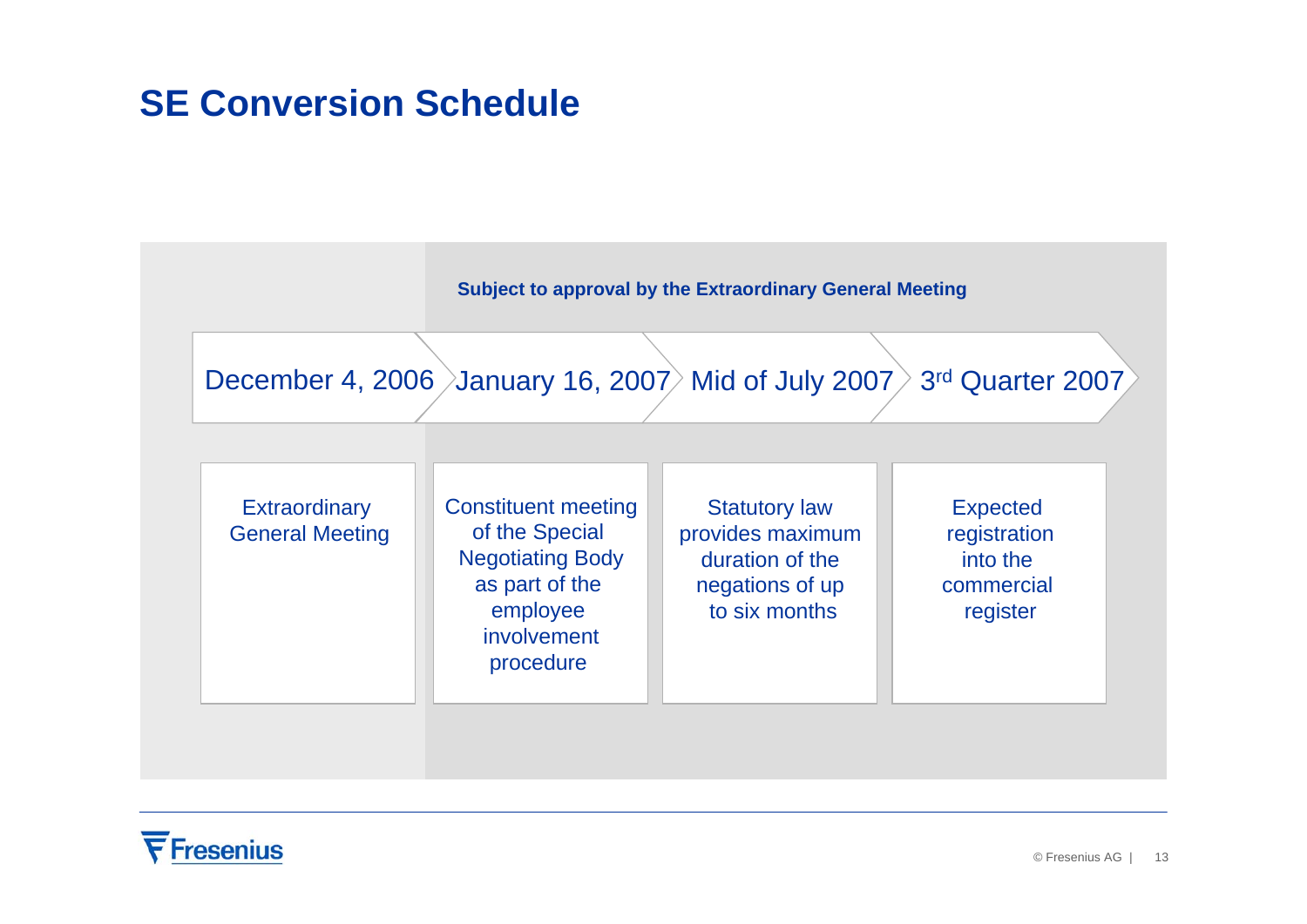**New Division of the Subscribed Capital with Capital Increase from the Company's Funds**

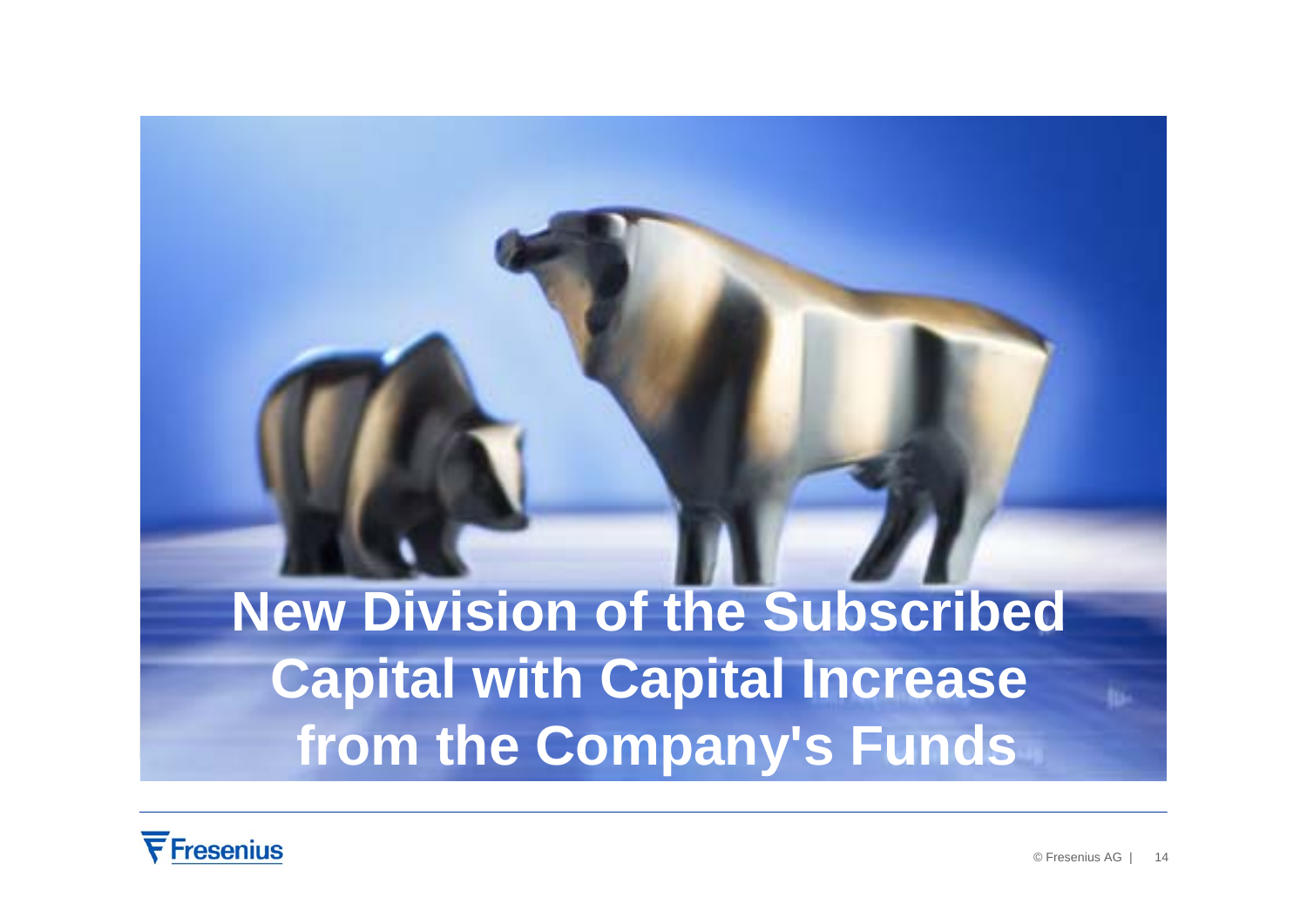### **Development of Fresenius Shares**



#### Fresenius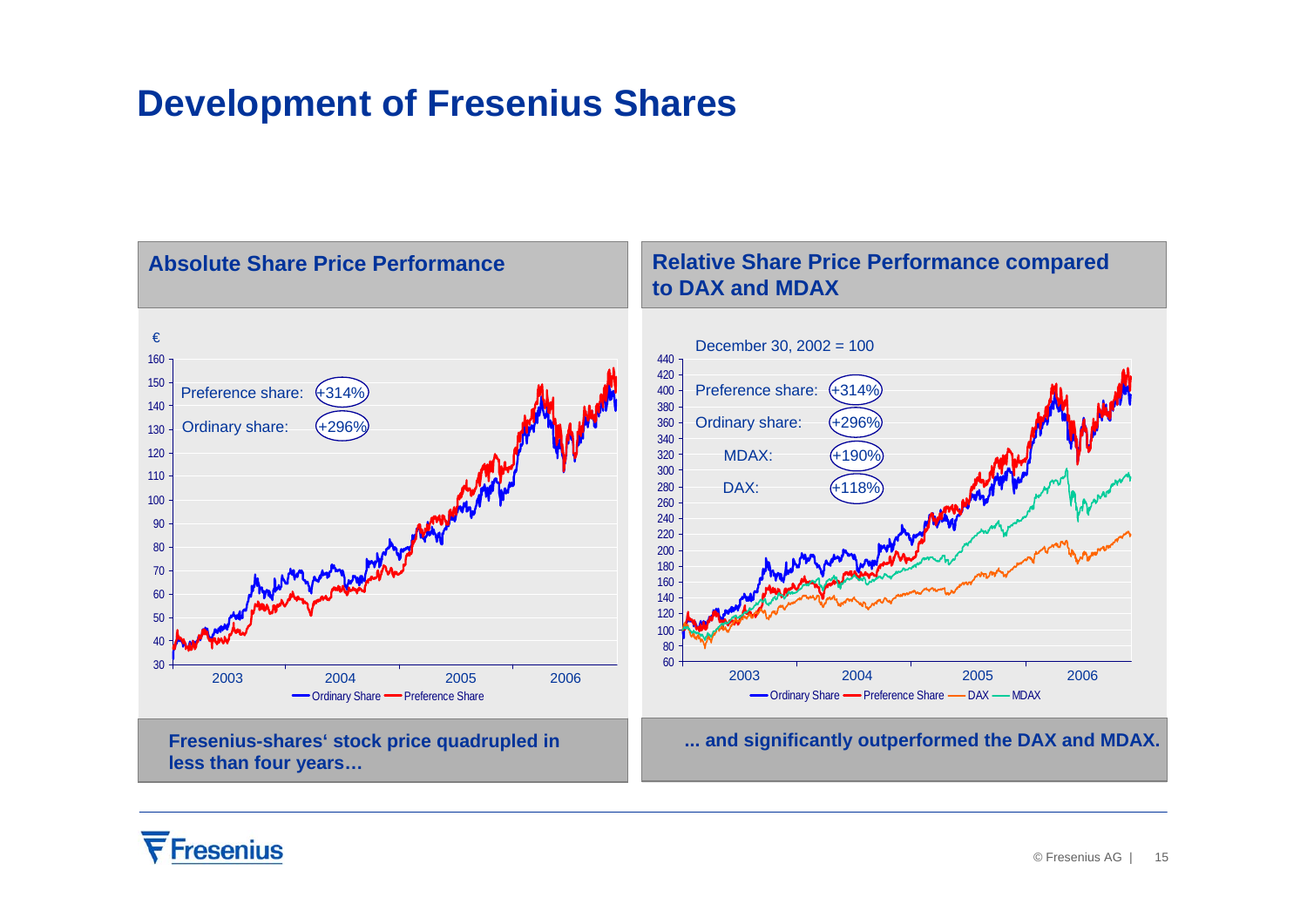### **Rationale for the Share Split**

#### **Fresenius currently has the third highest share price in the HDAX\* :**

| Rank            | Company                        | Share price as of November 30, 2006 (in $\epsilon$ ) |
|-----------------|--------------------------------|------------------------------------------------------|
| 4               | <b>Puma AG</b>                 | 273.26                                               |
| 2               | SAP AG**                       | 157.86                                               |
| 3               | <b>Fresenius AG</b>            | 151.06                                               |
| 4               | <b>Allianz SE</b>              | 146.95                                               |
| 5               | Deutsche Börse AG              | 126.40                                               |
| $6\phantom{1}6$ | Münchner Rückvers.-Ges. AG     | 123.00                                               |
| 7               | <b>Wincor Nixdorf AG</b>       | 108.33                                               |
| 8               | <b>Henkel KGaA</b>             | 108.02                                               |
| 9               | <b>AMB Generali Holding AG</b> | 108.00                                               |
| 10              | <b>HeidelbergCement AG</b>     | 106.05                                               |

#### **Promote trading activity in Fresenius shares Increase attractiveness for a broader group of investors**

\* HDAX includes 110 companies of the DAX, MDAX and TecDAX \*\* Share split 4:1 approved

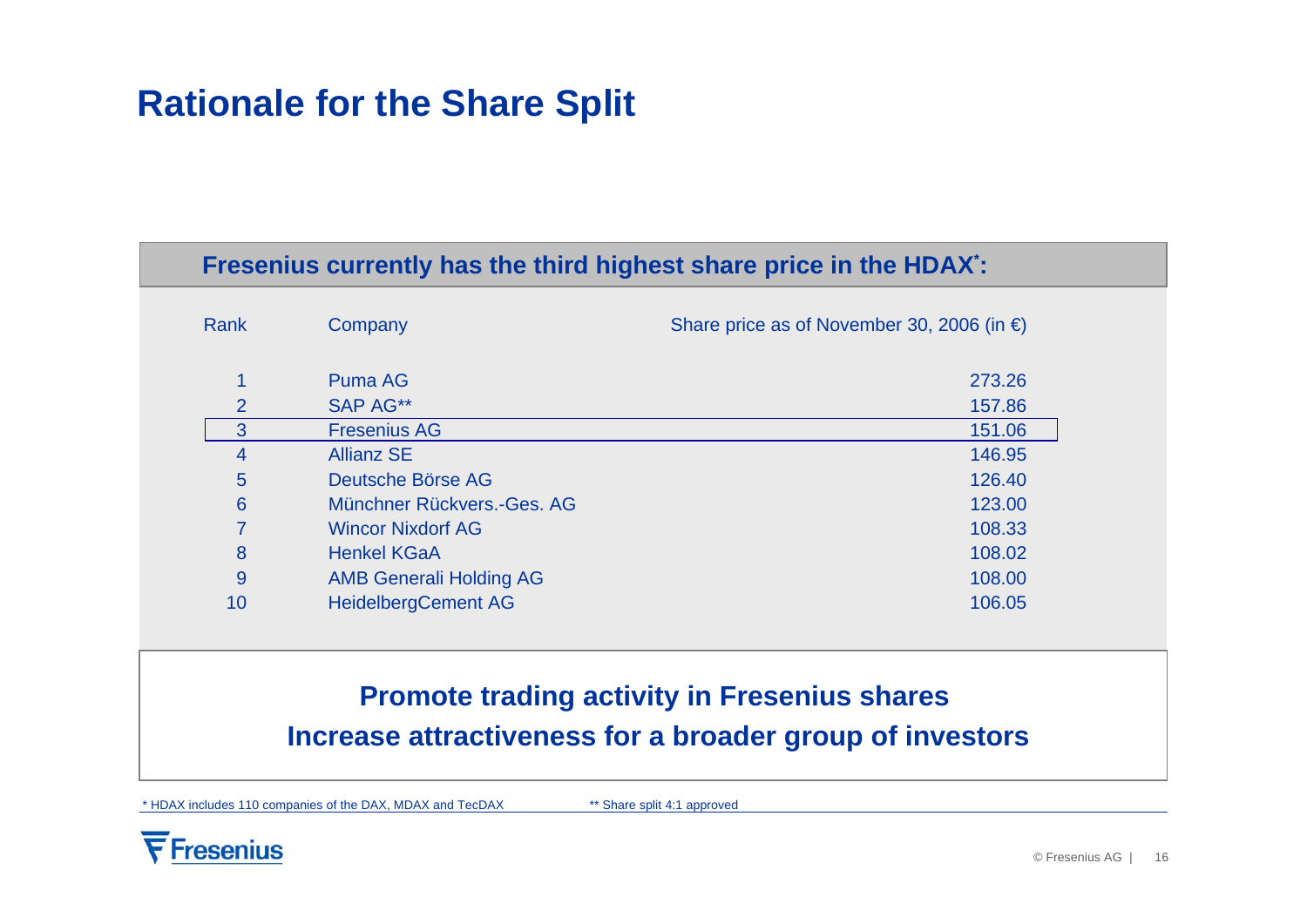### **Implement Share Split and Capital Increase from Company's Funds**

**Subscribed Capital increase of about 22.6 €m to approximately 154.4 €m from Company's funds** 

**New division of Subscribed Capital; 77,176,938 ordinary and preference shares each; proportionate amount of 1 €per share**

**Holders of an ordinary share and holders of a preference share receive two additional shares**

**Share price level will be reduced arithmetically without affecting the overall value for shareholders**

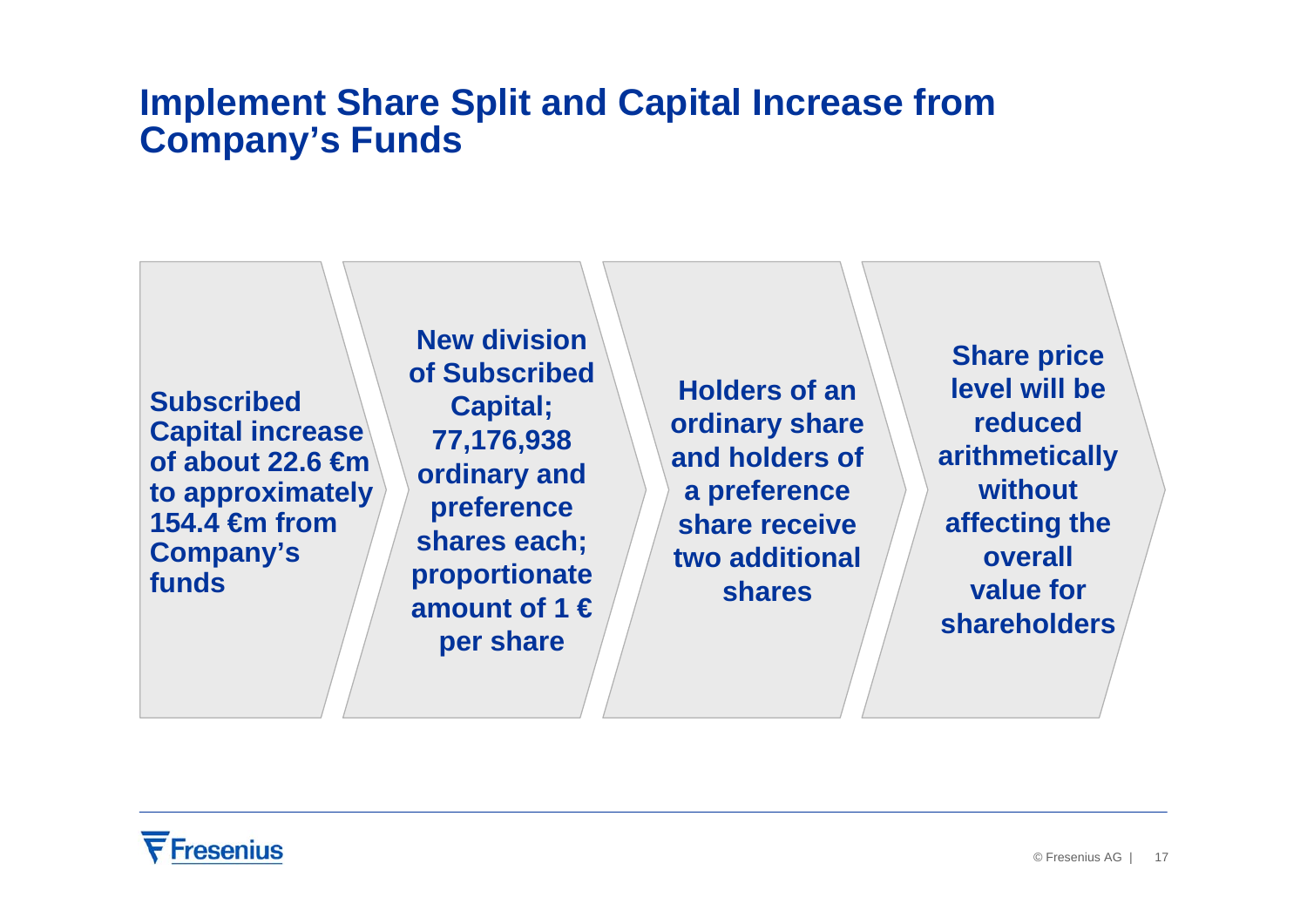

#### **Conversion of Fresenius AG into a European Company**



#### **Share Split with Capital Increase**



#### **Two further important steps on Fresenius' successful growth path**

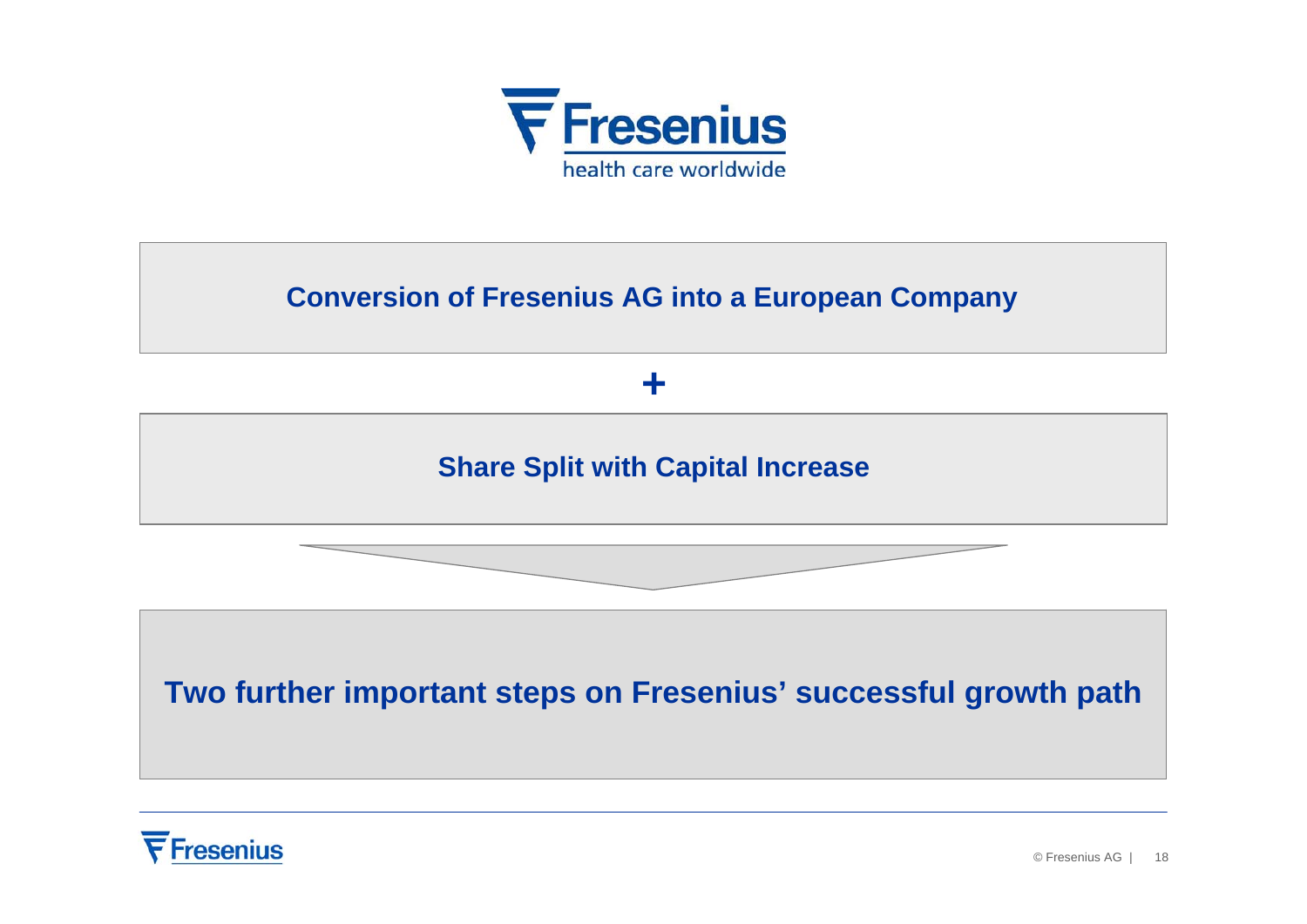### **Fresenius**

This presentation contains forward-looking statements that are subject to various risks and uncertainties. Future results could differ materially from those described in these forward-looking statements due to certain factors, e.g. changes in business, economic and competitive conditions, regulatory reforms, results of clinical trials, foreign exchange rate fluctuations, uncertainties in litigation or investigative proceedings, and the availability of financing. Fresenius does not undertake any responsibility to update the forward-looking statements contained in this presentation. This presentation is for informational purposes only. It shall not constitute an offer to purchase or buy or the solicitation of an offer to sell or exchange any securities of Fresenius AG nor shall there be any sale of securities in any jurisdiction in which such

offer, solicitation or sale would be unlawful. The distribution of this presentation may in some countries be restricted by law or regulation. Accordingly, persons who come into possession of this documentation should inform themselves of and observe any such restrictions.